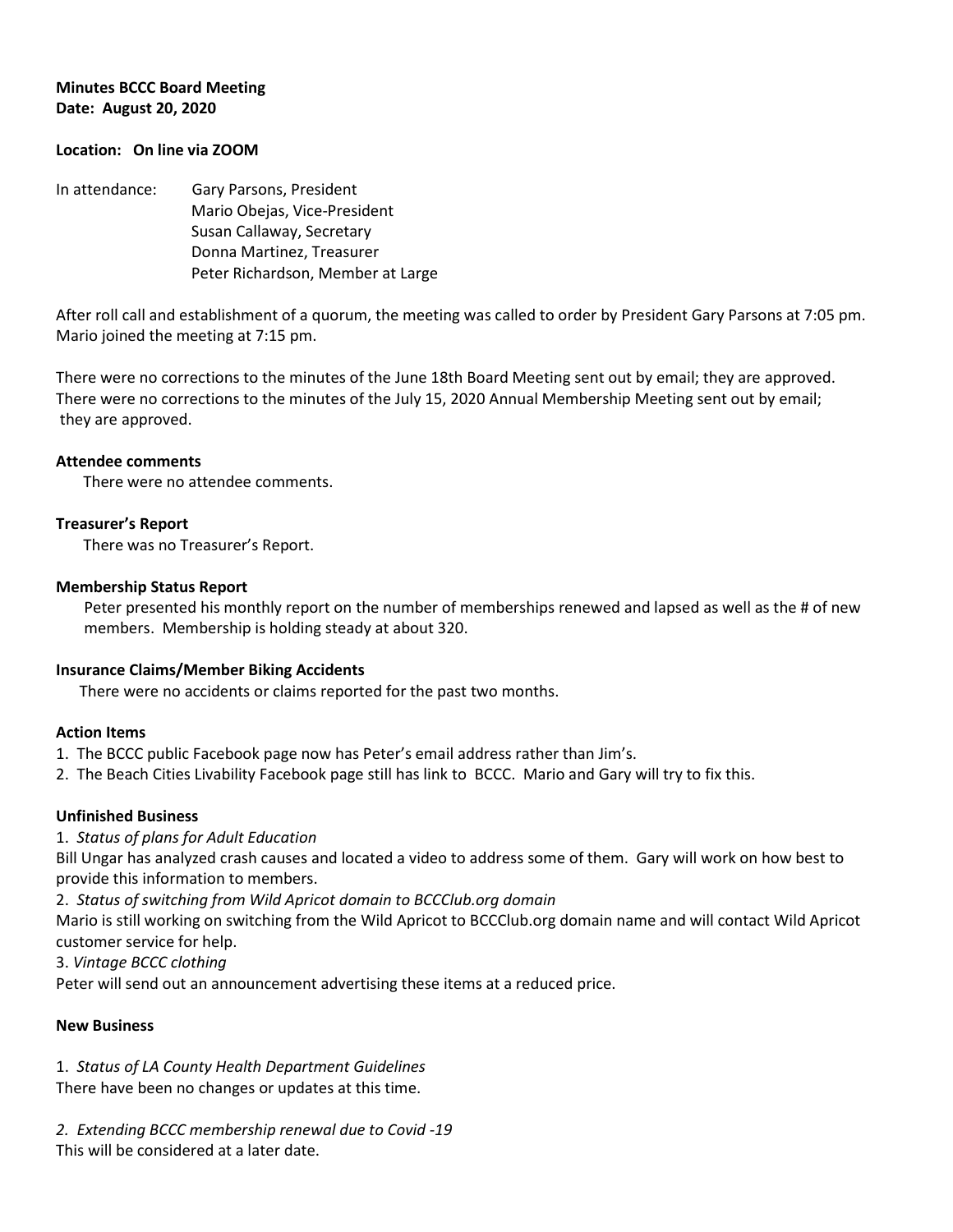# 3. *Letter to members regarding Board activities, projects or other pertinent information*

The suggested topics and information (such as bike registration, Road ID, delays in delivery of bike repair items, Safety Cycle discount) can be included in the newsletter, preferably near the top.

# *4. Loss of grant funding and effect on BCCC operation*

Gary will advertise for someone to write grants for the club.

# 5. *Administrative control and Board member access to QuickBooks.*

Donna will contact QuickBooks on how to reset Master Administrative User password. Gary & Mario were unable to accomplish the password reset.

# 6. *Advertise for Assistant Treasurer to support current Treasurer*

After discussion it was decided that Donna will put together information on what her job entails so club can advertise for a replacement.

**Action Item:** Gary will look into the cost of hiring a bookkeeper.

# *7. Ideas to make the newsletter more interesting and useful to our membership*

Peter suggested that we implement a plan that was suggested a while ago of each week posting information about one of our sponsors at the top of the page. Also, the topics mentioned when discussing item 3 can be added.

# *8. Delete duplicate BCCC Strava account*

This can't be done until we gain access to the account or "re-brand" it. Peter will contact Jim about this.

# 9. *Delete recordings of Board meetings in the Cloud*

Gary will take care of this.

# *10. Review photos in the Cloud to see what can be deleted*

Susan will look through Youth Education photos and delete those that include close-ups of children's faces since they should not be used .

Peter is archiving newsletter photos by year.

# *11. Create a breathable facemask with BCCC logo.*

Voler offers a neck gaiter that could be personalized, but we need to determine if it would function as protection during Covid-19 times.

Mario asked about allowing "one-off" use of our logo for custom clothing or accessories.

**Action Item:** Mario will write up the proposed wording for such usage for Board approval.

# *12. Write job descriptions for all Directors*

Board members volunteered to obtain or write-up the following job descriptions: Rider Leader Director/s: Mario Insurance Director: Gary Sponsorship Director: Gary said he has this description from Nancy Arsenault, who recently held this position. Bike Corral Director: Susan Newsletter Director: TBD

# *13. Should LCIs sign contract/agreement? What is their pay rate?*

Rather than a contract, information about their duties and pay rate will be noted in our policies and procedures.

# **Announcements/News**

Peter has had requests to open up the Voler store. The store will open the first week of September, close on Sept. 21, with delivery on Oct. 30.